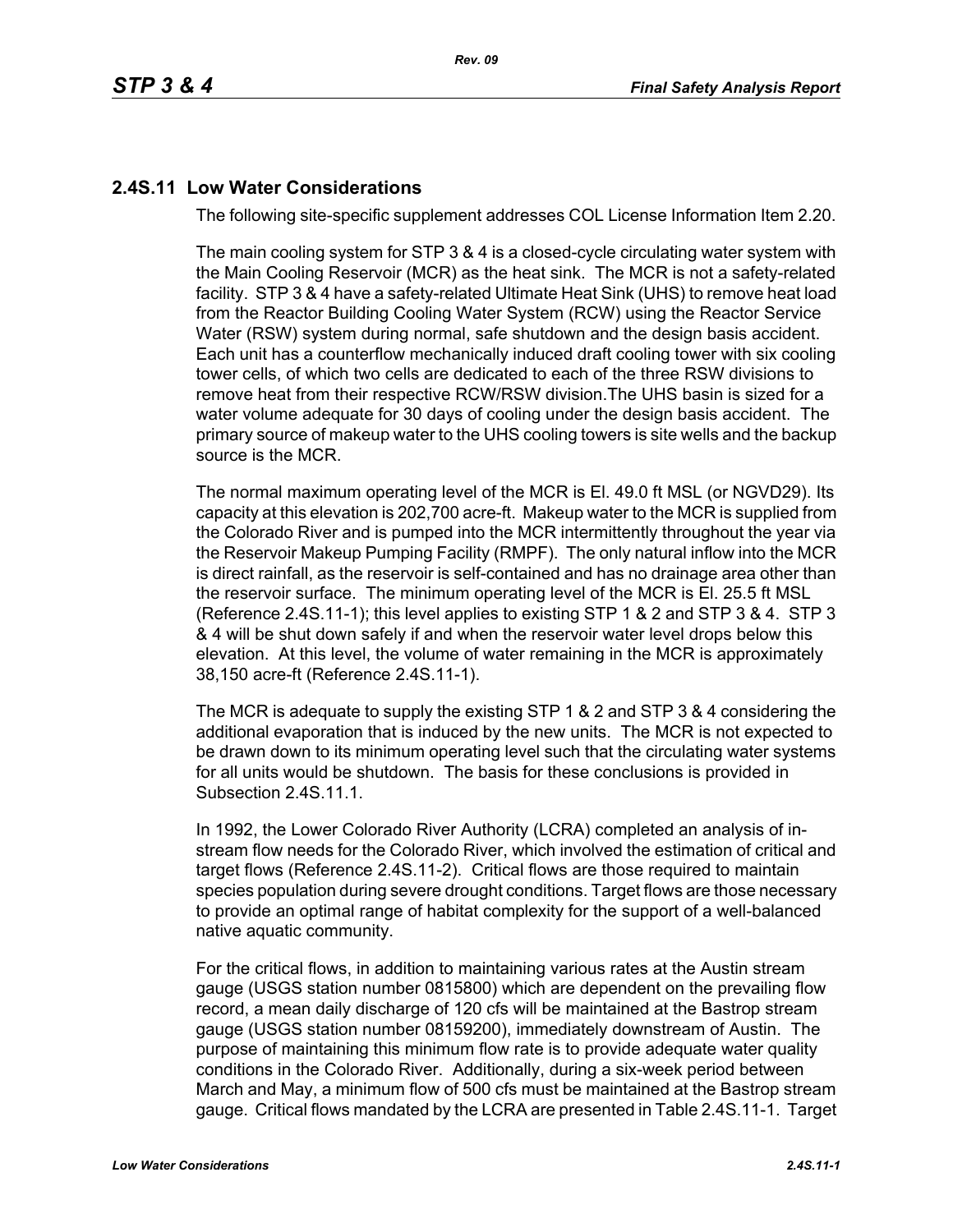flows differ from critical flows in that they are classified as interruptible demand subject to curtailment during drought conditions.

# **2.4S.11.1 Low Flow in Rivers and Streams**

The major river near the STP 3 & 4 site is the Colorado River. The site is located within the tidal estuary region of the river on the west bank near river mile 14.6. Tidal effects extend up to river mile 22, which is several miles upstream from the Reservoir Makeup Pumping Facility (RMPF). During periods of low river flows freshwater flow to the tidal estuary is regulated by the operation of an inflatable dam across the river located one mile downstream from Bay City and immediately upstream from the USGS stream gauge at Bay City (station number 08162500). This dam is intended to maintain a minimum water level in the river upstream of the dam to facilitate pumping into irrigation canals. Low flows are regulated by the dam, whereas flood peaks are allowed to pass freely.

Discharge measurements at the Bay City stream gauge were initiated in 1948 by the USGS, well after the construction of Mansfield Dam in 1942 and Buchanan Dam in 1936. Therefore, all available data at this gauge are influenced by flow regulation at Mansfield Dam and other upstream reservoirs. Flow measurements at Bay City are also influenced by water withdrawals from the river between Bay City and Mansfield Dam.

Between 1951 and 1956, zero daily discharge was recorded on 13 occasions at Bay City. In the June-July 1967 period, withdrawals for irrigation reduced the downstream releases to 1 cfs for a period of 58 days. Based on these observations, the probable mean-daily minimum flow rate at Bay City is estimated as zero. If there is no downstream flow, the Colorado River near the RMPF will be occupied by tidal water.

Table [2.4S.11-2](#page-6-0) presents the annual 1-day low flows at Bay City for water years 1948 through 2006, while Table [2.4S.11-3](#page-7-0) presents the annual 7-day low flows for the same period based on data from Reference [2.4S.11-3.](#page-4-2) The minimum 1-day and 7-day low flows for the period of record are zero and 0.5 cfs, respectively. The 1-day and 7-day low flows for water years 1948-2006 are shown in Figure [2.4S.11-1](#page-8-0).

For the construction of STP 1 & 2, the required storage volume of the MCR was determined from operation studies using 40 years of stream flow data, which included the severe dry period 1950-1956. These operation studies assumed that no makeup water would be pumped when the Colorado River flow is less than 300 cfs in accordance with STP's water rights (References [2.4S.11-1](#page-4-0) and [2.4S.11-4](#page-4-3)). Although only STP 1 & 2 were built, the MCR was originally sized for four units. With the addition of STP 3 & 4, sufficient MCR water inventory can be maintained to offset evaporation, seepage, and blowdown by diverting sufficient make-up water at the RMPF and recognize available precipitation. STP is entitled to divert 55% of the river flow in excess of 300 cfs at the RMPF as MCR makeup. The annual flow diversion in any given year can exceed the 102,000 acre-ft average annual limit provided that this limit is not exceeded on a 5-year rolling average basis (Reference [2.4S.11-4](#page-4-3)). During a repeat of the Lower Colorado River's Drought of Record (DOR) from 1947 to 1957, the LCRA is required by contract to make available an additional 40,000 acre-ft per year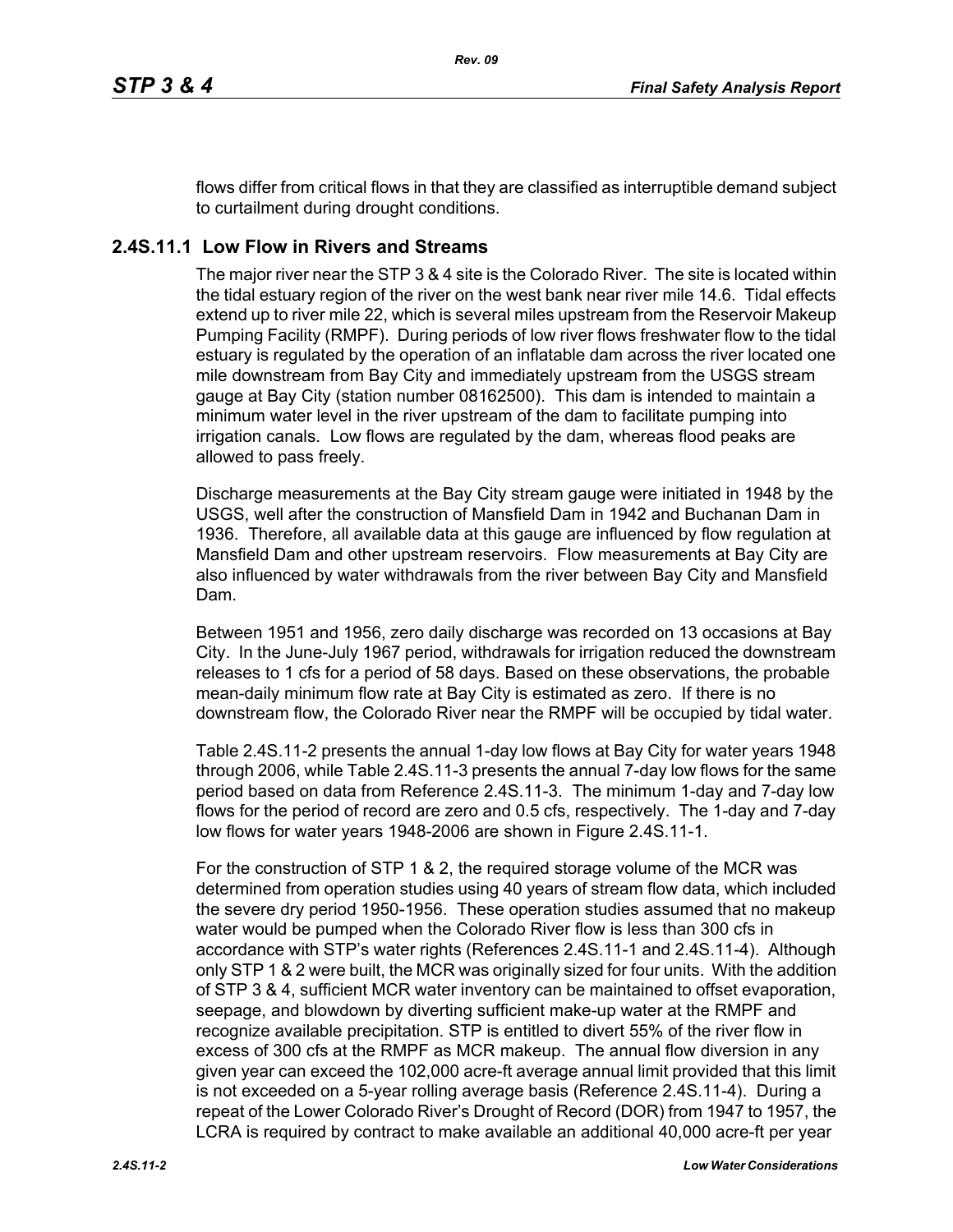of firm water. This firm water will be made available, without restriction on river flow, for MCR makeup when the water level in MCR is below El. 35 ft MSL (Reference [2.4S.11-4\)](#page-4-3). These arrangements are expected to be adequate to maintain sufficient water in MCR for continuous operation of all four units. This assessment is supported by the water management plan for the Lower Colorado River (Reference [2.4S.11-5](#page-4-4)) as well as the MCR water inventory analysis that shows that arrangement for these water diversion rights are necessary to keep MCR in continuous operation with four units. The inventory analysis tracks MCR water inventory by balancing the available diversion flows at RMPF and precipitation against losses of evaporation, seepage and blowdown and factors in future water use projections by LCRA.

The primary source of makeup water to the UHS cooling tower basin for STP 3 & 4 will be onsite groundwater wells. The well water system is not affected by low flows in the Colorado River. MCR is the backup source of the UHS makeup. As described earlier, even at its minimum operation level of 25.5 ft MSL the MCR has approximately 38,150 ac-ft of water inventory which is more than enough water to safely shut down the plant should MCR is activated as a backup source of UHS makeup water. Hence, low-flow considerations will not affect the dependability of the source of makeup water for the UHS.

There are currently no downstream dams that could affect the water supply to the makeup water intake and no future dams are contemplated.

### **2.4S.11.2 Low Water Resulting from Surges, Seiches, or Tsunamis**

Low water in the Colorado River resulting from surges, seiches, or tsunamis will not affect the ability of the groundwater wells to supply water to the safety-related UHS cooling tower basin. Low water from these phenomena would also not affect the performance of the non-safety–related MCR, since its storage permits an extended period of no makeup flow without interfering with its operation.

Ice formations or ice jams causing low flows are not anticipated based on historical air and water temperature data described in Subsection 2.4S.7.

# **2.4S.11.3 Historical Low Water**

### **2.4S.11.3.1 Drought Events**

Texas has suffered from a drought in each decade of the twentieth century with severe droughts occurring every 20 to 40 years. The most severe drought between 1898 and 2004 was the 10 year "drought of record" (DOR) period (May 1947 to April 1957). LCRA estimates of available water supplies reflect the amount of water that is reliably available during a repeat of the DOR conditions (Reference [2.4S.11-2\)](#page-4-1).

### **2.4S.11.3.2 Colorado River**

The Colorado River experiences a wide range of flows. Low flows below Bay City have been subject to regulation since the installation of the inflatable dam at Bay City in 1963, as discussed in Subsection 2.4S.11.1. Low flows have also been affected by upstream dams and irrigation demands.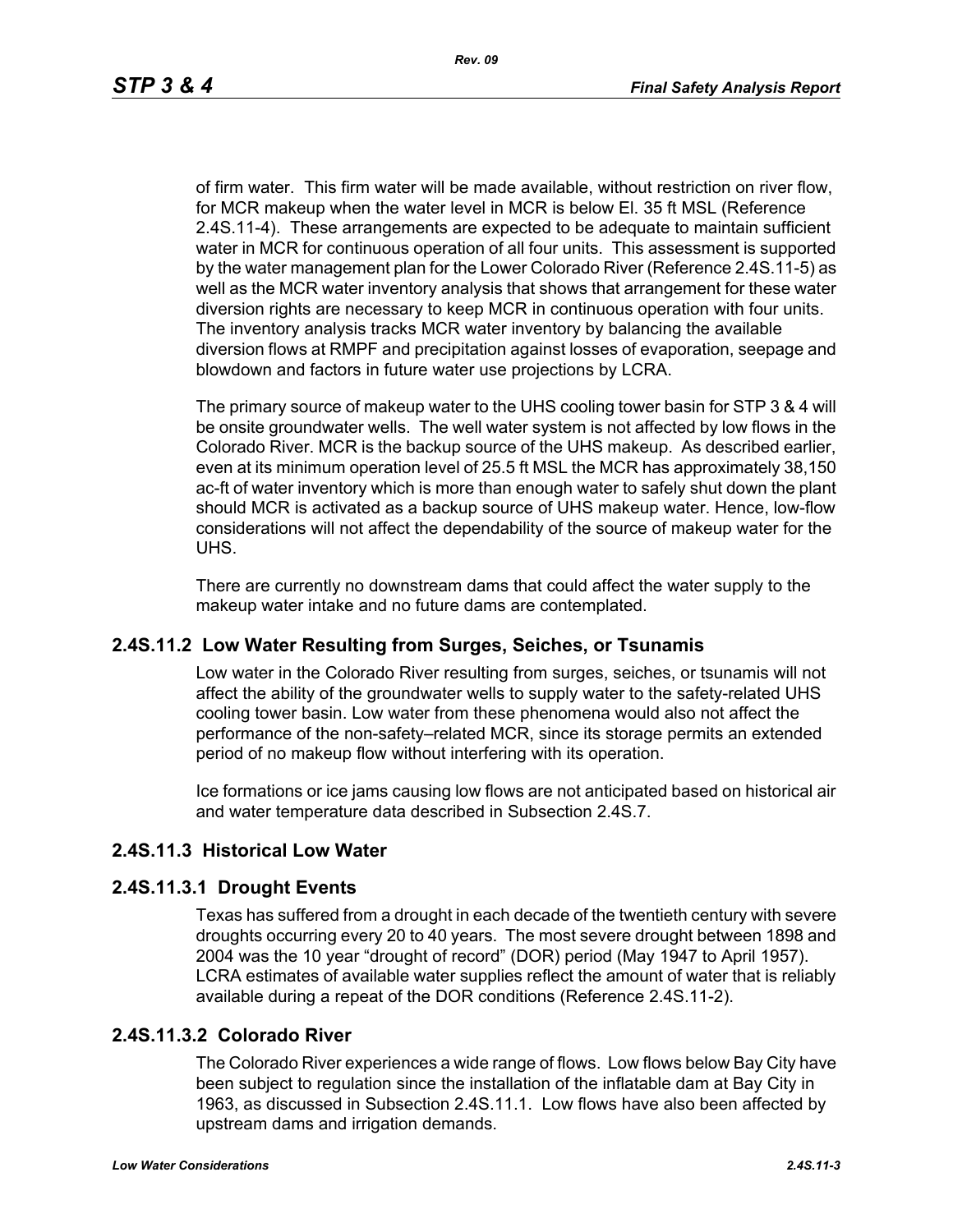The lowest stages on the Colorado River at the RMPF can be expected to occur when low-flow conditions are combined with tidal cycles originating from the Colorado-Lavaca estuary. Tidal effects extend upstream several miles above the RMPF. During extreme low-flow conditions, the water surface elevation at the Screen Intake Structure of RMPF would be approximately equal to the tidal elevation.

### **2.4S.11.4 Future Controls**

The safety-related systems of STP 3 & 4, including the UHS, do not rely directly upon river flows. While the MCR is a back-up water source for supplying makeup water to the UHS basin, the availability of this makeup water for the UHS is assured because the plant would be shut down when the MCR level drops below El. 25.5 ft MSL. At this elevation, the MCR still retains 38,150 acre-ft, which is sufficient to maintain a 30-day UHS makeup water inventory without consideration of the normal makeup source from groundwater supplies. Any changes in the quality or availability of MCR water will be slow to occur, allowing sufficient time for any remedial measures that may be necessary.

The LCRA, which holds rights to stored waters of the Colorado River above STP, has contracted with STPNOC to provide such waters, up to 40,000 acre-ft per year, when necessary for the normal operation thus providing additional assurance against having to shut down STP due to extended low-flow conditions in the Colorado River (Reference [2.4S.11-4\)](#page-4-3). Additionally, STPNOC holds a run-of-river water right (References [2.4S.11-1](#page-4-0) and [2.4S.11-4\)](#page-4-3), allowing it to divert water directly out of the Colorado River based on the contract with the LCRA.

### **2.4S.11.5 Plant Requirements**

The RSW and UHS systems are designed to cool the Reactor Building Cooling Water (RCW) during normal operation, normal shutdown, emergency shutdown, testing, and loss of preferred power and to dissipate the heat into the atmosphere without exceeding the water temperature in the UHS basin water of 35°C. The UHS water storage basin is sized to allow the shutdown and cooldown of the unit and maintain the unit in a safe shutdown condition for the design basis accident for 30 days with no makeup and blowdown. The system requirements are addressed in Subsections 9.2.5 and 9.2.15, following the guidance provided in RG 1.27. The water losses due to forced and natural evaporation, drift, and seepage and blowdown are to be replaced by makeup water provided primarily from the site wells or from the MCR via the Turbine Service Water System, as a secondary source of makeup water.

The main cooling water system with the MCR as a heat sink is described in detail in Subsection 10.4.5. The capability of the MCR to maintain a sufficient water level during periods of drought in the Colorado River is discussed in Subsection 2.4S.11.1. In addition, the MCR operation will be closely monitored by filling the reservoir to normal full level of El. 49 ft MSL, whenever possible using all the water diversion rights available to STP to ensure sufficient water level in case of a repeat of the DOR in the Colorado River.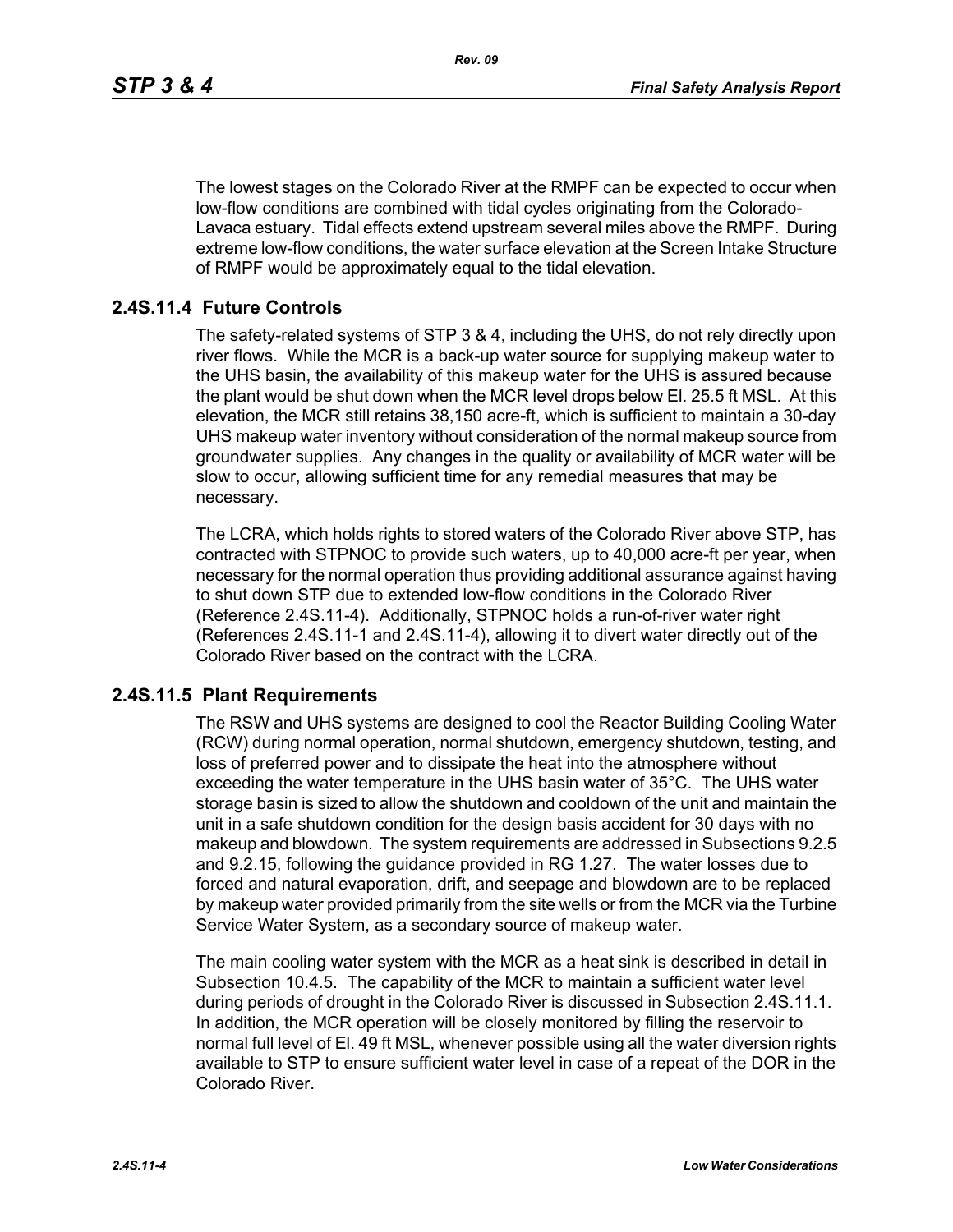Compliance with EPA 316(b) regulations for existing facilities is satisfied in terms of meeting the performance standards to reduce impingement, mortality, and entrainment because:

- The RMPF was designed and built for a maximum capacity of 1200 cfs for an anticipated four units at the time, and no change to this maximum flow is anticipated, and;
- The makeup flow is for use in a closed-cycle cooling scheme as opposed to a oncethrough system.

### **2.4S.11.6 Heat Sink Dependability Requirements**

The UHS cooling tower basin will maintain a water inventory adequate for 30 days of cooling under the design basis accident with no makeup and blowdown as discussed in Section 9.2.5. There will be sufficient suction submergence water depth and pump net positive suction head (NPSH) to ensure proper operation of the pump station contiguous with the UHS basin for the entire 30-day period following an accident.

Adherence of the existing facility to EPA 316(b) is satisfied in terms of meeting the performance standards to reduce impingement, mortality, and entrainment as explained in Subsection 2.4S.11.5

A detailed description of how the UHS is designed to meet the dependability requirements is provided in Subsections 9.2.5 and 16.3.7.

### <span id="page-4-1"></span><span id="page-4-0"></span>**2.4S.11.7 References**

2.4S.11-1 "STPEGS Updated Final Safety Analysis Report, Units 1 & 2," Revision 13.

- 2.4S.11-2 "Region 'K' Water Plan for the Lower Colorado Regional Water Planning Group," Lower Colorado Regional Water Planning Group, 2006.
- <span id="page-4-2"></span>2.4S.11-3 "Daily Streamflow Data for Bay City Gauging Station, Texas," U.S. Geological Survey, 2007, Available at http://waterdata.usgs.gov/nwis/dv/?site\_no= 08162500&referred\_module=sw, accessed May 24, 2007.
- <span id="page-4-3"></span>2.4S.11-4 Amended and Restated Contract by and between the Lower Colorado River Authority and STP Nuclear Operating Company, Effective as of January 1, 2006.
- <span id="page-4-4"></span>2.4S.11-5 Water Management Plan for the Lower Colorado River Basin Effective September 20, 1989 including amendments through May 14, 2003.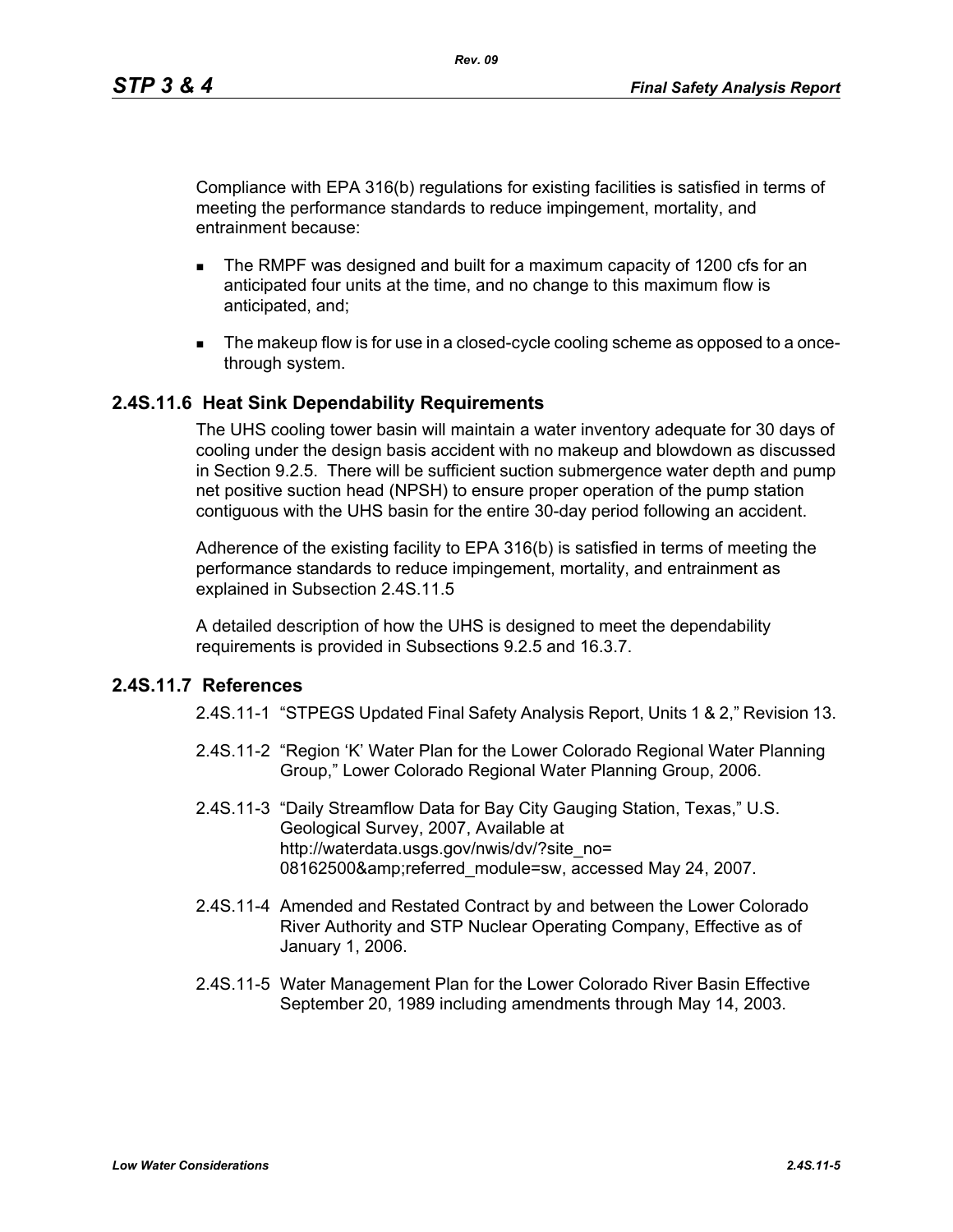<span id="page-5-0"></span>

|              |                         | <b>Critical Flows (cfs)</b> |  |  |
|--------------|-------------------------|-----------------------------|--|--|
| <b>Month</b> | <b>Austin Gauge [1]</b> | <b>Bastrop Gauge</b>        |  |  |
| January      | 46                      | 120                         |  |  |
| February     | 46                      | 120                         |  |  |
| March        | 46                      | 500 [2]                     |  |  |
| April        | 46                      | 500 [2]                     |  |  |
| May          | 46                      | 500 [2]                     |  |  |
| June         | 46                      | 120                         |  |  |
| July         | 46                      | 120                         |  |  |
| August       | 46                      | 120                         |  |  |
| September    | 46                      | 120                         |  |  |
| October      | 46                      | 120                         |  |  |
| November     | 46                      | 120                         |  |  |
| December     | 46                      | 120                         |  |  |

Source: Reference 2.4S.11-2

- [1] LCRA will maintain a mean daily flow of 100 cfs at the Austin gage at all times, to the extent of inflows each day to the Highland Lakes as measured by upstream gages, until the combined storage of Lakes Buchanan and Travis reaches 1.1 million acre-feet of water. A mean daily flow of 75 cfs, to the extent of inflows each day to the Highland Lakes as measured by upstream gages, will then be maintained until the combined storage of Lakes Buchanan and Travis reaches 1.0 million acre-feet of water, then a subsistence/critical flow of 46 cfs will be maintained at all times, regardless of inflows. In addition, if the subsistence/critical flow of 46 cfs should occur for an extended period of time, then operational releases will be made by LCRA to temporarily alleviate the subsistence/critical flow conditions. Specifically, should the flow at the Austin gauge be below a 65 cfs daily average for a period of 21 consecutive days, LCRA will make operational releases from storage sufficient to maintain daily average flow at the Austin gauge of at least 200 cfs for two consecutive days. If this operational release conditions persists for three consecutive cycles (69 days), then a minimum average daily flow of at least 75 cfs will be maintained for the next 30 days.
- <span id="page-5-1"></span>[2] This flow should be maintained for a continuous period of not less than six weeks during these months. A flow of 120 cfs will be maintained on all days not within the six week period.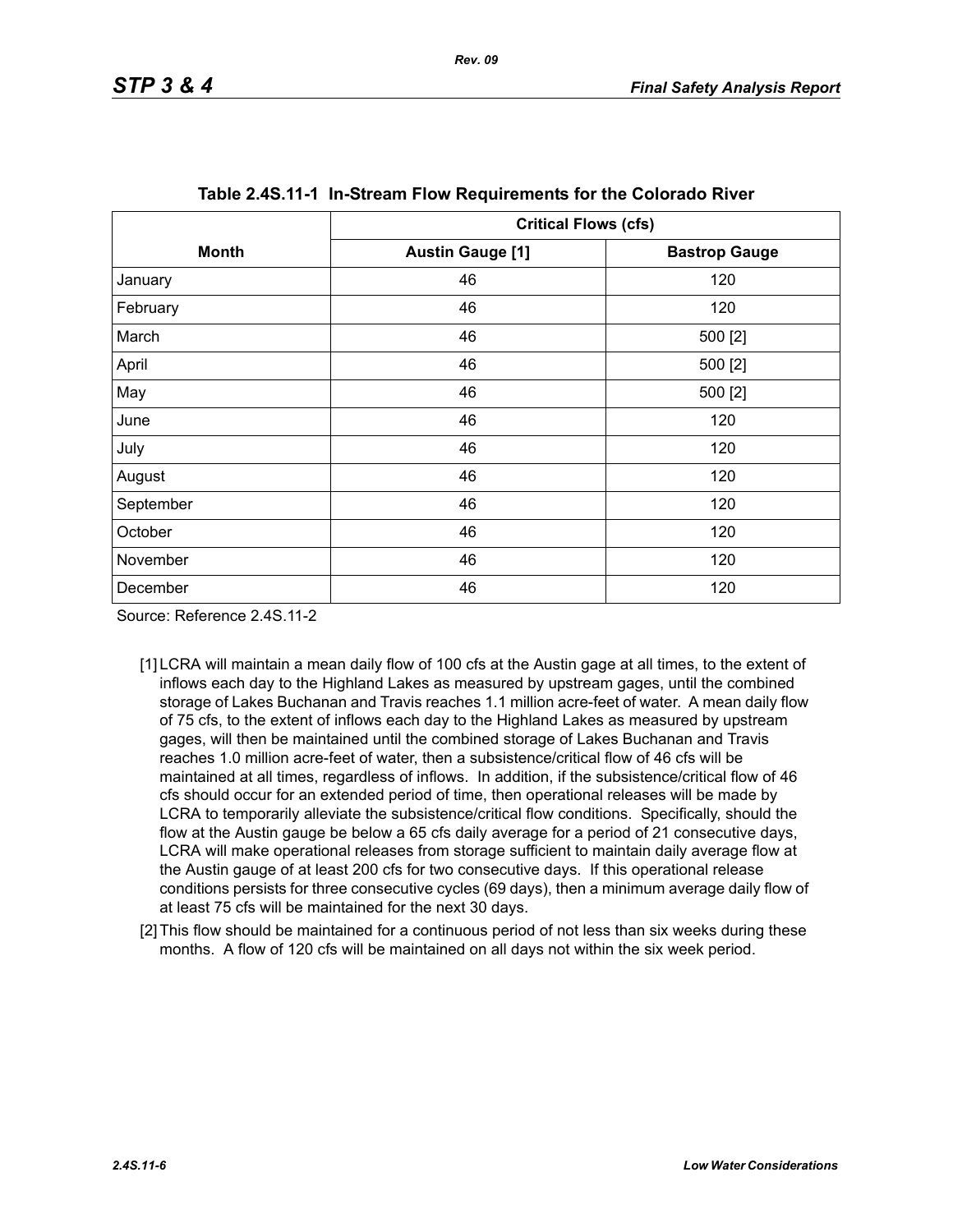| <b>Water Year</b> | 1-day Low Flow<br>(cfs) | Date of           |                   |       | 1-day Low Flow |
|-------------------|-------------------------|-------------------|-------------------|-------|----------------|
|                   |                         | <b>Occurrence</b> | <b>Water Year</b> | (cfs) |                |
| 1948              | 16.0                    | 6/5/1948          |                   | 1978  | 161.0          |
| 1949              | 81.0                    | 5/19/1949         |                   | 1979  | 363.0          |
| 1950              | 137.0                   | 7/29/1950         |                   | 1980  | 0.9            |
| 1951              | 0.0                     | 6/1/1951          |                   | 1981  | 15.0           |
| 1952              | 0.0                     | 6/23/1952         |                   | 1982  | 314.0          |
| 1953              | 0.0                     | 4/23/1953         |                   | 1983  | 38.0           |
| 1954              | 2.3                     | 4/24/1954         |                   | 1984  | 3.1            |
| 1955              | 1.4                     | 5/7/1955          | 1985              |       | 87.0           |
| 1956              | 0.0                     | 7/5/1956          | 1986              |       | 48.0           |
| 1957              | 92.0                    | 12/9/1956         | 1987              |       | 380.0          |
| 1958              | 1400.0                  | 7/25/1958         | 1988              |       | 6.8            |
| 1959              | 510.0                   | 7/31/1959         | 1989              |       | 33.0           |
| 1960              | 500.0                   | 9/15/1960         | 1990              |       | 36.0           |
| 1961              | 800.0                   | 6/2/1961          | 1991              |       | 61.0           |
| 1962              | 4.9                     | 5/16/1962         | 1992              |       | 439.0          |
| 1963              | 12.0                    | 5/16/1963         | 1993              |       | 39.0           |
| 1964              | 1.3                     | 9/15/1964         | 1994              |       | 51.0           |
| 1965              | 2.3                     | 10/14/1964        | 1995              |       | 147.0          |
| 1966              | 2.0                     | 9/2/1966          | 1996              |       | 20.0           |
| 1967              | 0.4                     | 8/12/1967         | 1997              |       | 188.0          |
| 1968              | 205.0                   | 9/30/1968         | 1998              |       | 15.0           |
| 1969              | 0.4                     | 8/27/1969         | 1999              |       | 118.0          |
| 1970              | 0.4                     | 10/8/1969         | 2000              |       | 9.5            |
| 1971              | 0.7                     | 6/9/1971          | 2001              |       | 48.0           |
| 1972              | 2.0                     | 4/22/1972         | 2002              |       | 120.0          |
| 1973              | 31.0                    | 9/22/1973         | 2003              |       | 115.0          |
| 1974              | 10.0                    | 8/20/1974         | 2004              |       | 206.0          |
| 1975              | 128.0                   | 9/28/1975         | 2005              |       | 180.0          |
| 1976              | 111.0                   | 3/23/1976         | 2006              |       | 210.0          |
| 1977              | 174.0                   | 9/29/1977         |                   |       |                |

### <span id="page-6-0"></span>**Table 2.4S.11-2 Historical Annual 1-Day Low Flows for the Colorado River at Bay City for Water Years 1948-2006**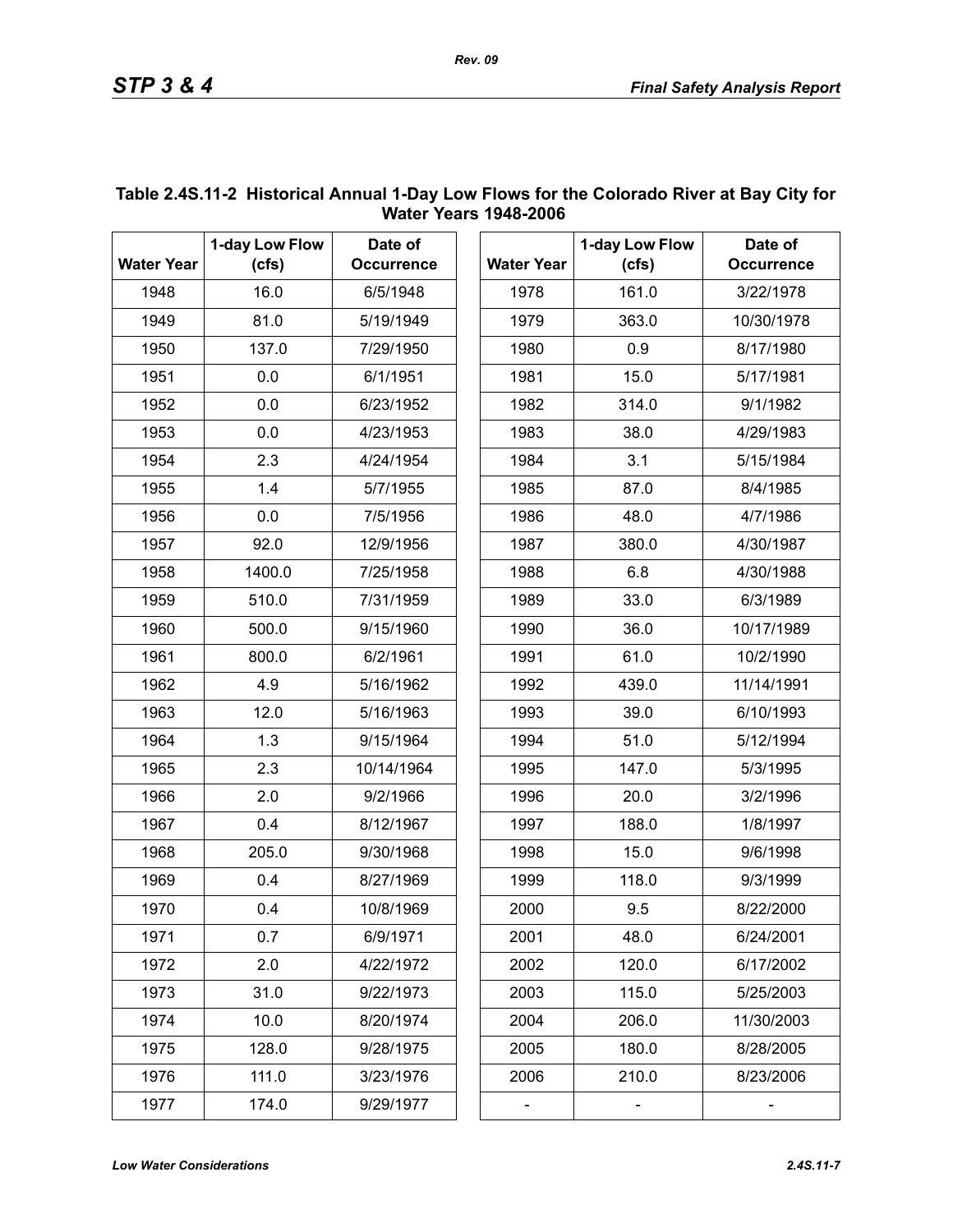|                   | 7-day Low Flow | Date of           |      |                   | 7-day Low  |
|-------------------|----------------|-------------------|------|-------------------|------------|
| <b>Water Year</b> | (cfs)          | <b>Occurrence</b> |      | <b>Water Year</b> | Flow (cfs) |
| 1948              | 61.4           | 6/9/1948          |      | 1978              | 217.7      |
| 1949              | 142.7          | 5/22/1949         |      | 1979              | 374.2      |
| 1950              | 177.2          | 8/3/1950          |      | 1980              | 58.6       |
| 1951              | 1.5            | 7/14/1951         |      | 1981              | 242.9      |
| 1952              | 1.9            | 6/29/1952         |      | 1982              | 455.9      |
| 1953              | 14.6           | 8/16/1953         |      | 1983              | 127.0      |
| 1954              | 58.4           | 6/21/1954         | 1984 |                   | 10.8       |
| 1955              | 37.1           | 5/9/1955          | 1985 |                   | 205.2      |
| 1956              | 13.2           | 7/10/1956         | 1986 |                   | 56.0       |
| 1957              | 121.0          | 12/15/1956        | 1987 |                   | 598.4      |
| 1958              | 1788.6         | 9/20/1958         | 1988 |                   | 82.6       |
| 1959              | 684.0          | 7/10/1959         | 1989 |                   | 41.4       |
| 1960              | 714.3          | 9/18/1960         | 1990 |                   | 68.4       |
| 1961              | 890.0          | 6/8/1961          | 1991 |                   | 90.2       |
| 1962              | 6.7            | 5/16/1962         | 1992 |                   | 502.9      |
| 1963              | 13.3           | 5/18/1963         | 1993 |                   | 348.3      |
| 1964              | 1.4            | 8/27/1964         | 1994 |                   | 137.0      |
| 1965              | 16.7           | 9/10/1965         | 1995 |                   | 199.6      |
| 1966              | 2.0            | 9/8/1966          | 1996 |                   | 20.0       |
| 1967              | 0.5            | 8/18/1967         | 1997 |                   | 285.9      |
| 1968              | 312.4          | 10/7/1967         | 1998 |                   | 68.3       |
| 1969              | 0.5            | 8/7/1969          | 1999 |                   | 209.9      |
| 1970              | 0.5            | 10/10/1969        | 2000 |                   | 13.7       |
| 1971              | 1.3            | 6/10/1971         | 2001 |                   | 110.0      |
| 1972              | 19.0           | 8/19/1972         | 2002 |                   | 206.0      |
| 1973              | 366.4          | 7/23/1973         | 2003 |                   | 213.6      |
| 1974              | 35.0           | 8/24/1974         | 2004 |                   | 375.3      |
| 1975              | 348.4          | 9/30/1975         | 2005 |                   | 287.7      |
| 1976              | 223.4          | 3/23/1976         | 2006 |                   | 266.4      |
| 1977              | 297.2          | 9/30/1977         |      |                   |            |

### <span id="page-7-0"></span>**Table 2.4S.11-3 Historical Annual 7-Day Low Flows for the Colorado River at Bay City for Water Years 1948-2006**